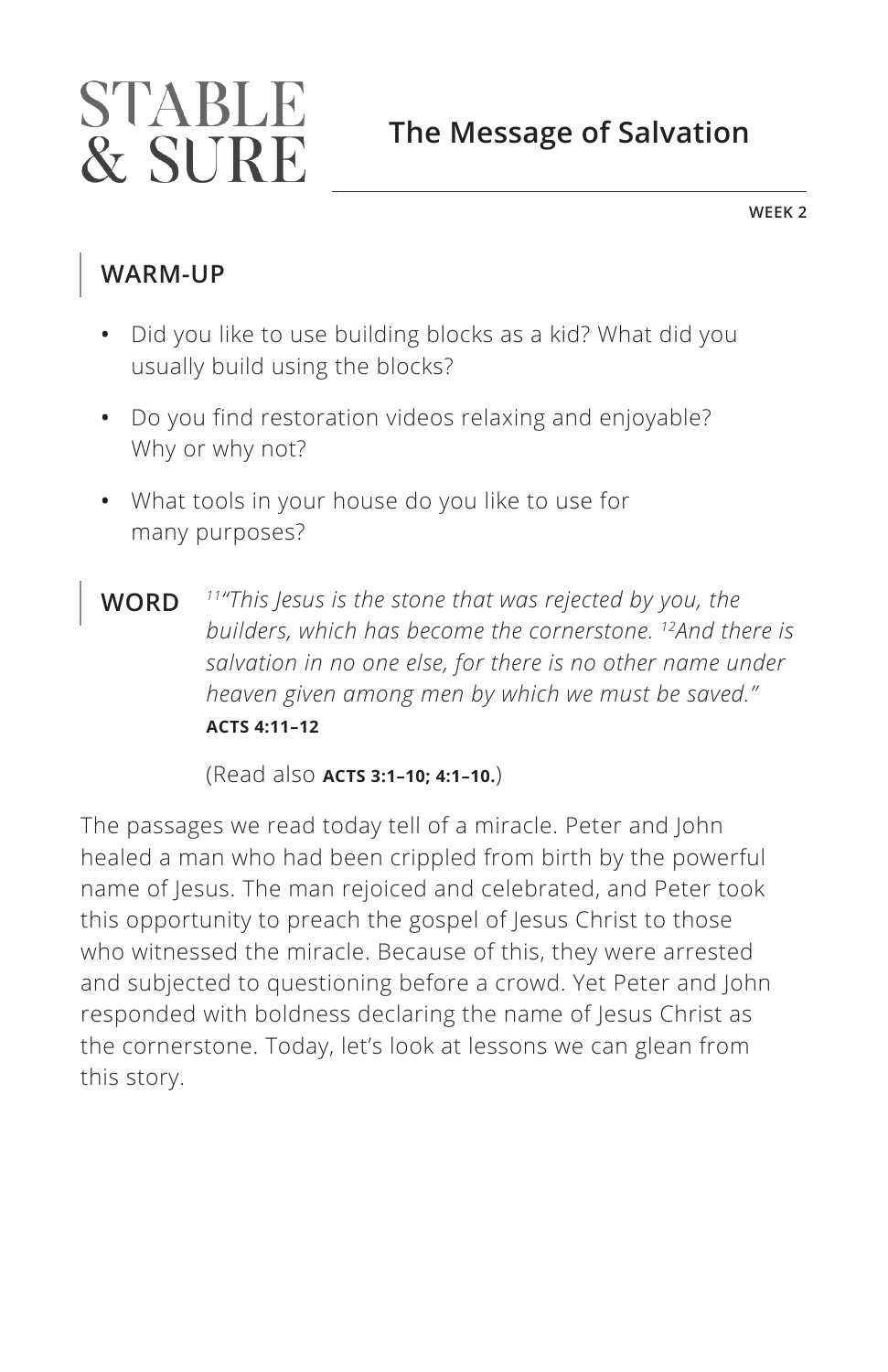### **1 Salvation is found in no one else but Jesus.**

*"And there is salvation in no one else, for there is no other name under heaven given among men by which we must be saved." ^***ACTS 4:12**

When Peter addressed the crowds, he reminded them of how Christ, who was crucified, is the Son of God and the Savior of mankind. He came to earth and lived a perfect life. He was without sin and yet suffered a sinner's death, carrying with Him all our sins. He rose again in victory, so that all who put their faith in Him can be restored to a right relationship with God. Before you knew Christ, what did you put your faith in? How has knowing that Christ alone can save us changed the way you live?

### **2 Jesus restores us and makes us whole.**

*10". . . let it be known to all of you and to all the people of Israel that by the name of Jesus Christ of Nazareth, whom you crucified, whom God raised from the dead—by him this man is standing before you well. 11This Jesus is the stone that was rejected by you, the builders, which has become the cornerstone. 12And there is salvation in no one else, for there is no other name under heaven given among men by which we must be saved." ^***ACTS 4:10–12**

Peter once again reminded the crowds that Jesus is the cornerstone who was rejected by men, yet chosen by God to bring salvation to all people. But the salvation that Peter was talking about here is much more than being delivered from sin. The crippled man experienced this salvation which brought him healing and freedom from his dire situation. The salvation we find in Jesus leads to wholeness and peace—in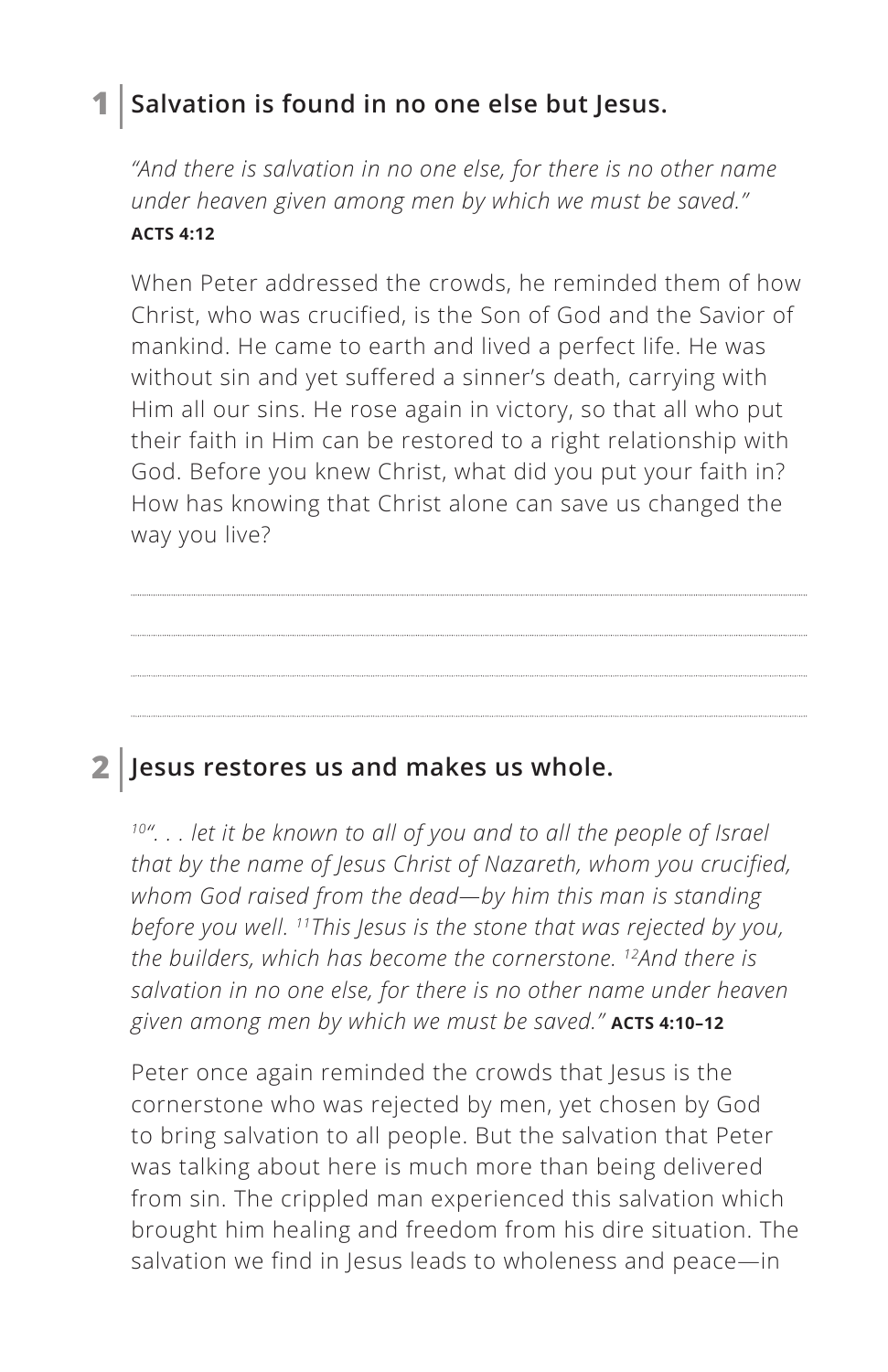every area of our lives. As we build our lives on Him, our cornerstone, we too will experience healing, freedom, hope, faith, joy—basically, everything we need! According to Acts 3:6–10, what happened after the crippled man was healed? How have you experienced God's salvation, including healing and wholeness?

### **3 Our salvation in Christ emboldens us to preach the gospel.**

*12"And there is salvation in no one else, for there is no other name under heaven given among men by which we must be saved." 13Now when they saw the boldness of Peter and John, and perceived that they were uneducated, common men, they were astonished. And they recognized that they had been with Jesus. ^***ACTS 4:12–13**

Because Peter and John had faith in Jesus, they were empowered by His Spirit to preach His name everywhere. Even despite opposition and persecution, they preached the word of Christ not just in this instance, but even in other cities. In the same way, as we put our faith in Christ, our cornerstone, He will supply the boldness, wisdom, and power we need to preach the gospel in spite of the challenges we face. As we hold on to His truth and move in faith, we will see more lives changed and restored to Him. Recall a time when you preached the gospel in spite of your hesitations or the challenges you were facing. What was the result?